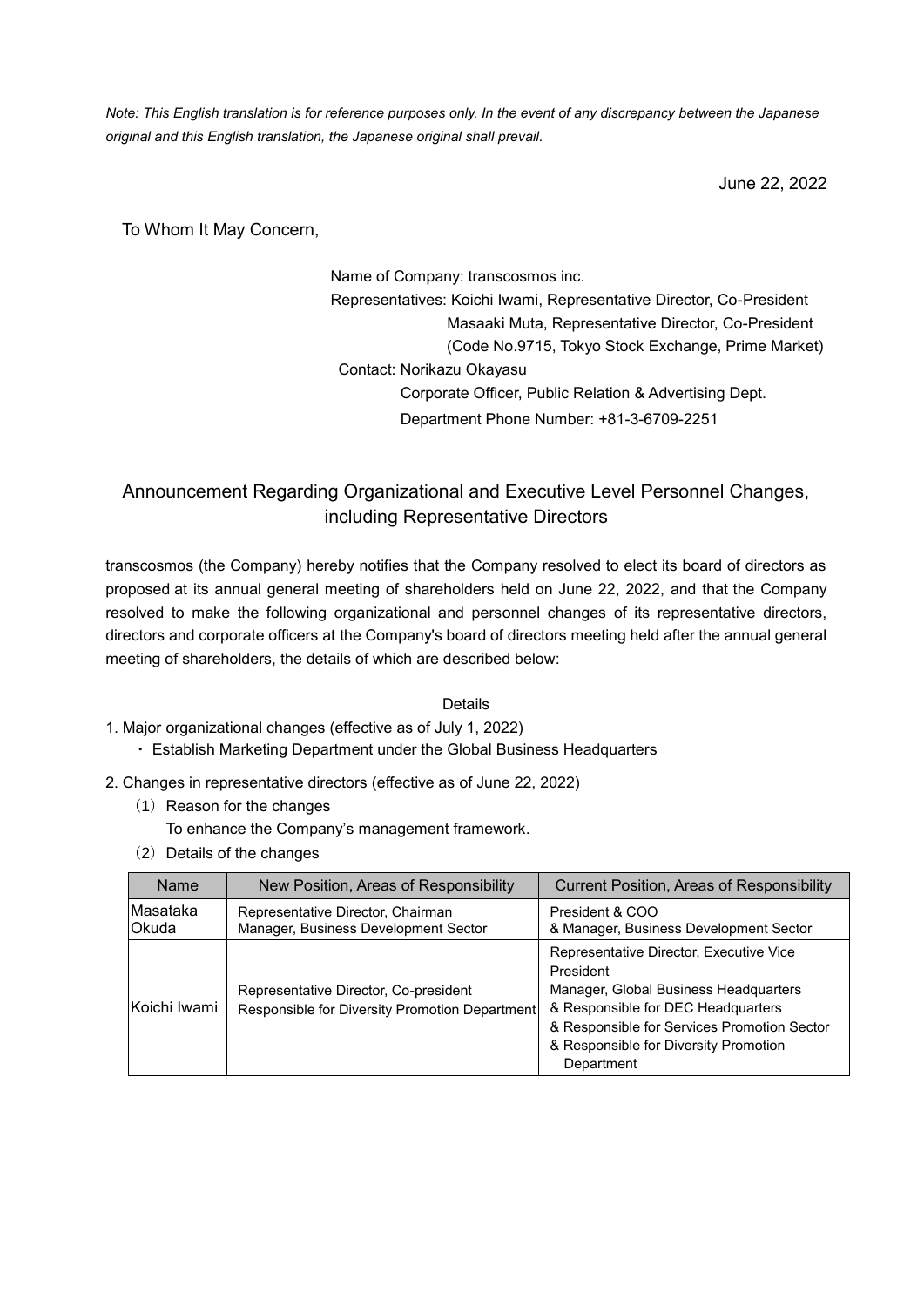| Name               | New Position, Areas of Responsibility                                                                                                                                                                                                                                                                                                                                    | <b>Current Position, Areas of Responsibility</b>                                                                                                                                                                                                                                                            |  |
|--------------------|--------------------------------------------------------------------------------------------------------------------------------------------------------------------------------------------------------------------------------------------------------------------------------------------------------------------------------------------------------------------------|-------------------------------------------------------------------------------------------------------------------------------------------------------------------------------------------------------------------------------------------------------------------------------------------------------------|--|
| Masaaki<br>Muta    | Representative Director, Co-president<br>Responsible for Marketing Division                                                                                                                                                                                                                                                                                              | Director, Executive Vice President<br>Co-Manager, DEC Headquarters<br>& Co-Manager, Sales Headquarters<br>& Deputy Manager, Global Business<br>Headquarters<br>& Responsible for AE Sector, DEC<br>Headquarters<br>& Responsible for Marketing Division                                                     |  |
| Masatoshi<br>Kouno | Representative Director, Executive Vice<br>President<br>Manager, BPO Services Headquarters<br>& Manager, Services Promotion Sector<br>& Office Director, Business Development Office,<br><b>BPO Services Headquarters</b><br>& Manager, Services Promotion Division, BPO<br>Services Headquarters                                                                        | Director, Executive Vice President<br>Manager, BPO Services Headquarters<br>& Manager, Services Promotion Sector<br>& Office Director, Business Development Office,<br><b>BPO Services Headquarters</b><br>& Manager, Services Promotion Division, BPO<br>Services Headquarters                             |  |
| Takeshi<br>Kamiya  | Representative Director, Executive Vice<br>President<br>Manager, Corporate Strategy Division<br>& Manager, Corporate Management Sector<br>& Deputy Manager, Business Development<br>Sector<br>& Responsible for Global E-Commerce · Direct<br>Sales Promotion Division, Business<br><b>Development Sector</b><br>& Responsible for Compliance<br>Promotion<br>Department | Director, Executive Vice President<br>Manager, Corporate Strategy Division<br>& Manager, Corporate Management Sector<br>& Deputy Manager, Business Development<br>Sector<br>& Responsible for Global E-Commerce · Direct<br><b>Sales</b><br>Promotion<br>Division.<br><b>Business</b><br>Development Sector |  |
| Koji Funatsu       | Director, Corporate Advisor                                                                                                                                                                                                                                                                                                                                              | Chairman & CEO<br>& Responsible for Compliance Promotion<br>Department                                                                                                                                                                                                                                      |  |

## (3) Career summaries of newly appointed representative directors Please see the separate sheets.

## 3. Changes in directors

(1) Changes in position (effective as of June 22, 2022)

| Name                 | New Position, Roles and Responsibilities                                                                                                                                 | <b>Current Position, Roles and Responsibilities</b>                                                                                                           |
|----------------------|--------------------------------------------------------------------------------------------------------------------------------------------------------------------------|---------------------------------------------------------------------------------------------------------------------------------------------------------------|
| Kenshi<br>Matsubara  | Director, Senior Corporate Executive Officer<br>Director, Executive Vice President<br>Co-Manager, DEC Headquarters<br>Manager, DEC Headquarters                          |                                                                                                                                                               |
| Hiroshi<br>Kaizuka   | Director, Executive Vice President<br>Manager, Sales Headquarters<br>& Responsible for AE Sector, DEC Headquarters                                                       | Director, Senior Corporate Executive Officer<br>Co-Manager, Sales Headquarters                                                                                |
| Kiyoshi<br>Shiraishi | Director, Senior Corporate Executive Officer &<br>CTO.<br>Deputy Manager, Services Promotion Sector<br>& Responsible for Digital Technology Promotion<br><b>Division</b> | Director, Corporate Executive Officer & CTO<br>Deputy Manager, Services Promotion Sector<br>& Responsible for Digital Technology Promotion<br><b>Division</b> |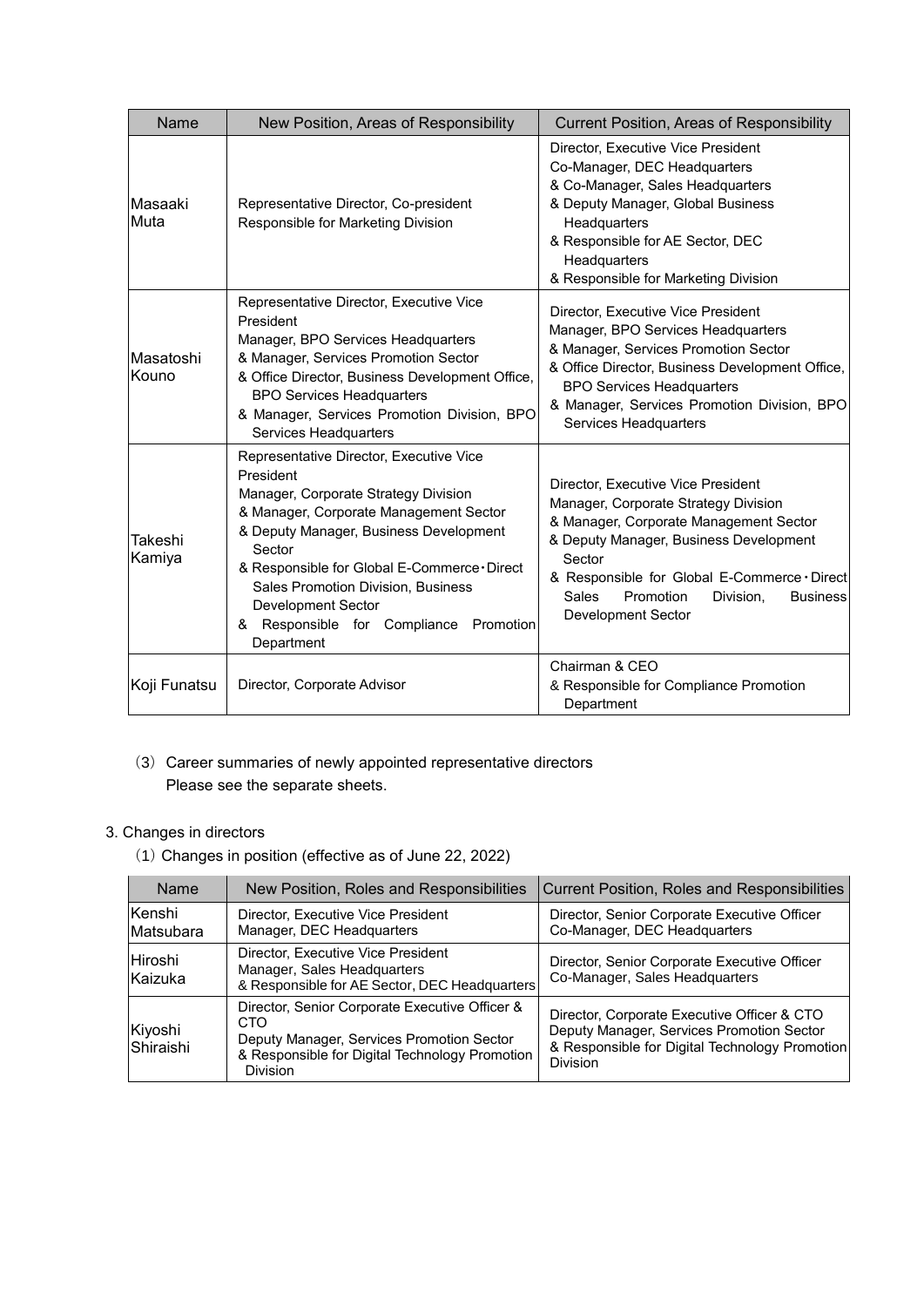(2) Change in areas of responsibility (effective as of June 1, 2022)

| <b>Name</b>               | New Position, Areas of Responsibility                                                                                                                                                                                                                                           | <b>Current Position, Areas of Responsibility</b>                                                                                                                                                 |
|---------------------------|---------------------------------------------------------------------------------------------------------------------------------------------------------------------------------------------------------------------------------------------------------------------------------|--------------------------------------------------------------------------------------------------------------------------------------------------------------------------------------------------|
| Masatoshi<br><b>Kouno</b> | Director, Executive Vice President<br>Manager, BPO Services Headquarters<br>& Manager, Services Promotion Sector<br>& Office Director, Business Development Office,<br><b>BPO Services Headquarters</b><br>& Manager, Services Promotion Division, BPO<br>Services Headquarters | Director, Executive Vice President<br>Manager, BPO Services Headquarters<br>& Manager, Services Promotion Sector<br>& Office Director, Business Development<br>Office, BPO Services Headquarters |

- 4. Changes in corporate officers
	- (1) New appointments (effective as of June 22, 2022)

| Name                  | <b>New Position</b>                                                                                                                                                                                                                                                                                                                                       |
|-----------------------|-----------------------------------------------------------------------------------------------------------------------------------------------------------------------------------------------------------------------------------------------------------------------------------------------------------------------------------------------------------|
| Takuya<br>Takahashi   | Corporate Officer<br>Deputy Manager, Digital Customer Communication Sector,<br>& Manager, Business Promotion Division, Digital Customer Communication Sector,<br><b>DEC Headquarters</b>                                                                                                                                                                  |
| Daisuke<br>Fujita     | Corporate Officer<br>Deputy Manager, Business Promotion Division, BPO Headquarters                                                                                                                                                                                                                                                                        |
| Yuji<br>Hishinuma     | Corporate Officer<br>Manager, Sales Division VI, Sales Headquarters                                                                                                                                                                                                                                                                                       |
| Kazutoshi<br>Kurokawa | Corporate Officer<br>Manager, BPO Services Coordinate Department,<br>& Deputy Manager, Business Promotion Division,<br>& Deputy Manager, Business Process Innovation Sector, BPO Services Headquarters                                                                                                                                                    |
| Katsushige<br>Saito   | Corporate Officer<br>Deputy Manager, Digital Interactive Business Division, Digital Transformation Sector,<br>& Deputy Manager, Digital Agency Business Division, Digital Transformation Sector,<br>& Deputy Manager, Digital Agency Business Division, Digital Transformation Sector,<br>& Deputy Manager, Services Promotion Division, DEC Headquarters |
| Satoshi<br>Kurihara   | Corporate Officer<br>Deputy Manager, Business Process Innovation Sector,<br>& Manager, Business Smart Sourcing Service Division, Business Process Innovation Sector,<br><b>BPO Services Headquarters</b>                                                                                                                                                  |
| Koichi<br>Odagiri     | Corporate Officer<br>Manager, Sales Division IV, Sales Headquarters                                                                                                                                                                                                                                                                                       |
| Masahiko Doi          | <b>Corporate Officer</b><br>Manager, West Japan Sales Division II, Sales Headquarters                                                                                                                                                                                                                                                                     |
| Kenichi Hotei         | Corporate Officer<br>Manager, Digital Technology Promotion Division, Services Promotion Sector<br>& Deputy Manager, Solution Promotion Division, Business Process Innovation Sector, BPO Services<br>Headquarters<br>& Manager, Corporate Information Strategy Department, Corporate Management Sector                                                    |
| Norikazu<br>Okayasu   | Corporate Officer<br>Manager, Public Relations & Advertisement Department                                                                                                                                                                                                                                                                                 |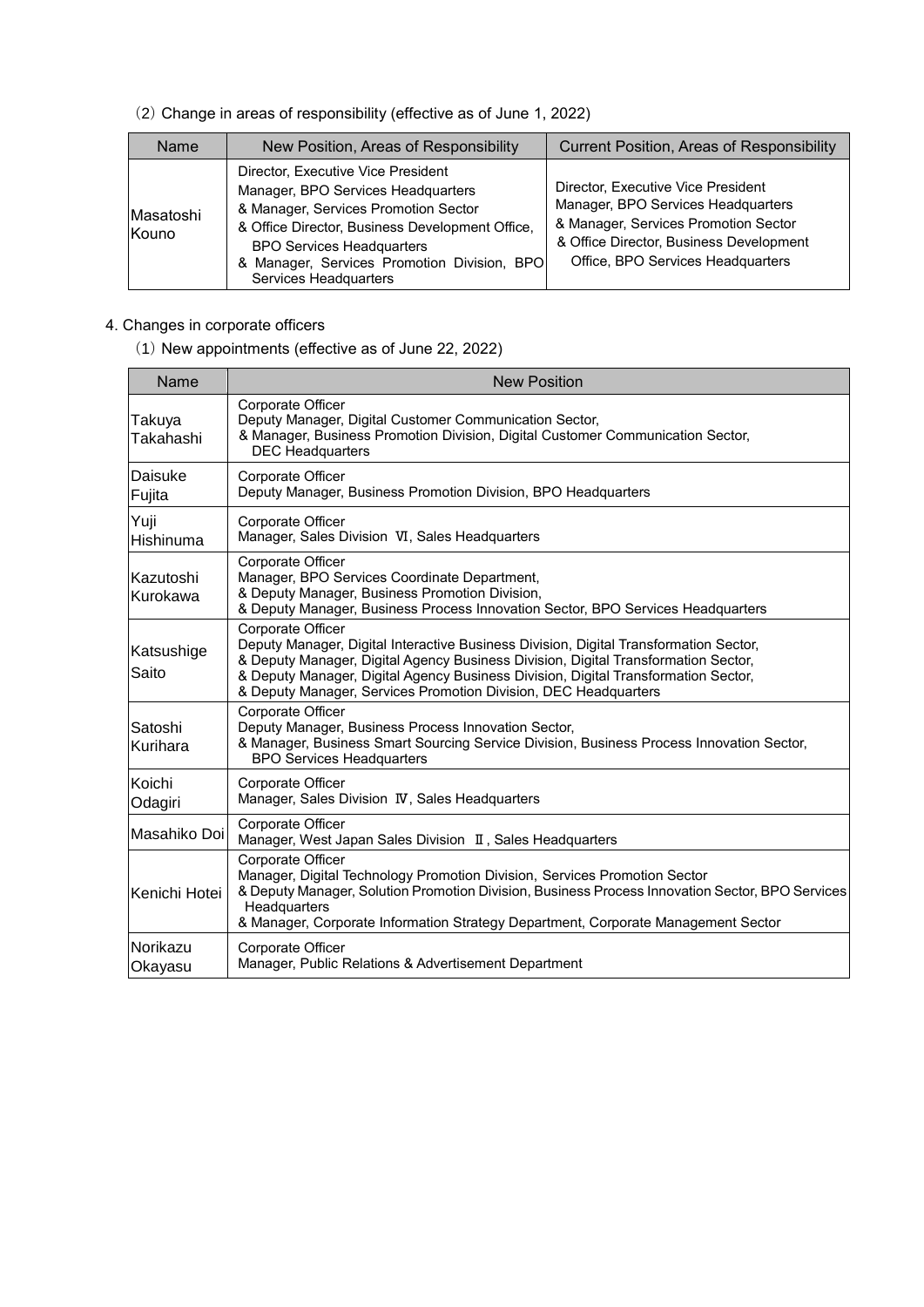(2) Changes in position (effective as of June 22, 2022)

| Name                | <b>New Position</b>         | <b>Current Position</b>  |
|---------------------|-----------------------------|--------------------------|
| Tsuyoshi<br>Washio  | Corporate Executive Officer | Corporate Senior Officer |
| Satoshi<br>Takayama | Corporate Executive Officer | Corporate Senior Officer |
| lKokkei<br>Nakayama | Corporate Executive Officer | Corporate Senior Officer |
| Kazuhiko<br>Tabuchi | Corporate Senior Officer    | Corporate Officer        |
| Keisuke<br>Yoshida  | Corporate Senior Officer    | Corporate Officer        |
| Kazuhiro<br>Yamada  | Corporate Senior Officer    | Corporate Officer        |
| Kiyonori<br>Takechi | Corporate Senior Officer    | Corporate Officer        |

(3) Change in areas of responsibility (effective as of June 1, 2022)

| Name                               | New Position, Areas of Responsibility                                                                 | <b>Current Position, Areas of Responsibility</b>                                                                                                                                                                              |  |
|------------------------------------|-------------------------------------------------------------------------------------------------------|-------------------------------------------------------------------------------------------------------------------------------------------------------------------------------------------------------------------------------|--|
| <b>IHiroshi</b><br><b>Okashita</b> | Corporate Officer<br>Deputy Manager, Business Process Innovation<br>Sector, BPO Services Headquarters | Corporate Officer<br>Deputy Manager, Business Process<br>Innovation Sector,<br>& Manager, Corporate Back Office<br><b>Transformation Division, Business Process</b><br>Innovation Sector,<br><b>BPO Services Headquarters</b> |  |

### (4) Changes in areas of responsibility (effective as of June 22, 2022)

| Name                   | New Position, Areas of Responsibility                                                                                                                                         | <b>Current Position, Areas of Responsibility</b>                                                                                                                                                                                                       |  |
|------------------------|-------------------------------------------------------------------------------------------------------------------------------------------------------------------------------|--------------------------------------------------------------------------------------------------------------------------------------------------------------------------------------------------------------------------------------------------------|--|
| Eijiro<br>Yamashita    | Senior Corporate Executive Officer<br>Manager, Global Business Headquarters                                                                                                   | Senior Corporate Executive Officer<br>Deputy Manager, Global Business<br>Headquarters<br>& Manager, China Business Division, Global<br><b>Business Headquarters</b><br>& CEO, Shanghai transcosmos Marketing<br>Services Co., Ltd. (transcosmos China) |  |
| lShinichi.<br>Nagakura | Senior Corporate Executive Officer<br>Manager, Silicon Valley Branch, Global<br><b>Business Headquarters</b><br>& Chairman, CEO, transcosmos America, Inc.                    | Senior Corporate Executive Officer<br>Deputy Manager, Global Business<br><b>Headquarters</b><br>& Manager, Silicon Valley Branch, Global<br><b>Business Headquarters</b><br>& Chairman, CEO, transcosmos America, Inc.                                 |  |
| Norimitsu<br>Miyazawa  | Corporate Executive Officer<br>Deputy Manager, DEC Headquarters<br>& Manager, AE Sector, DEC Headquarters<br>& Deputy Manager, Marketing Division                             | Corporate Executive Officer<br>Manager, AE Sector, DEC Headquarters<br>& Deputy Manager, Marketing Division                                                                                                                                            |  |
| Takashi Sube           | Corporate Executive Officer<br>Deputy Manager, Global Business Headquarters<br>& Manager, ASEAN Business Division, Global<br><b>Business Headquarters</b>                     | Corporate Executive Officer<br>Manager, ASEAN Business Division, Global<br><b>Business Headquarters</b>                                                                                                                                                |  |
| lKokkei<br>Nakayama    | Corporate Executive Officer<br>Manager, China Business Division, Global<br><b>Business Headquarters</b><br>& President, transcosmos Information Creative<br>(China) Co., Ltd. | Corporate Senior Officer<br>Deputy Manager, China Business Division,<br><b>Global Business Headquarters</b><br>& President, transcosmos Information Creative<br>(China) Co., Ltd.                                                                      |  |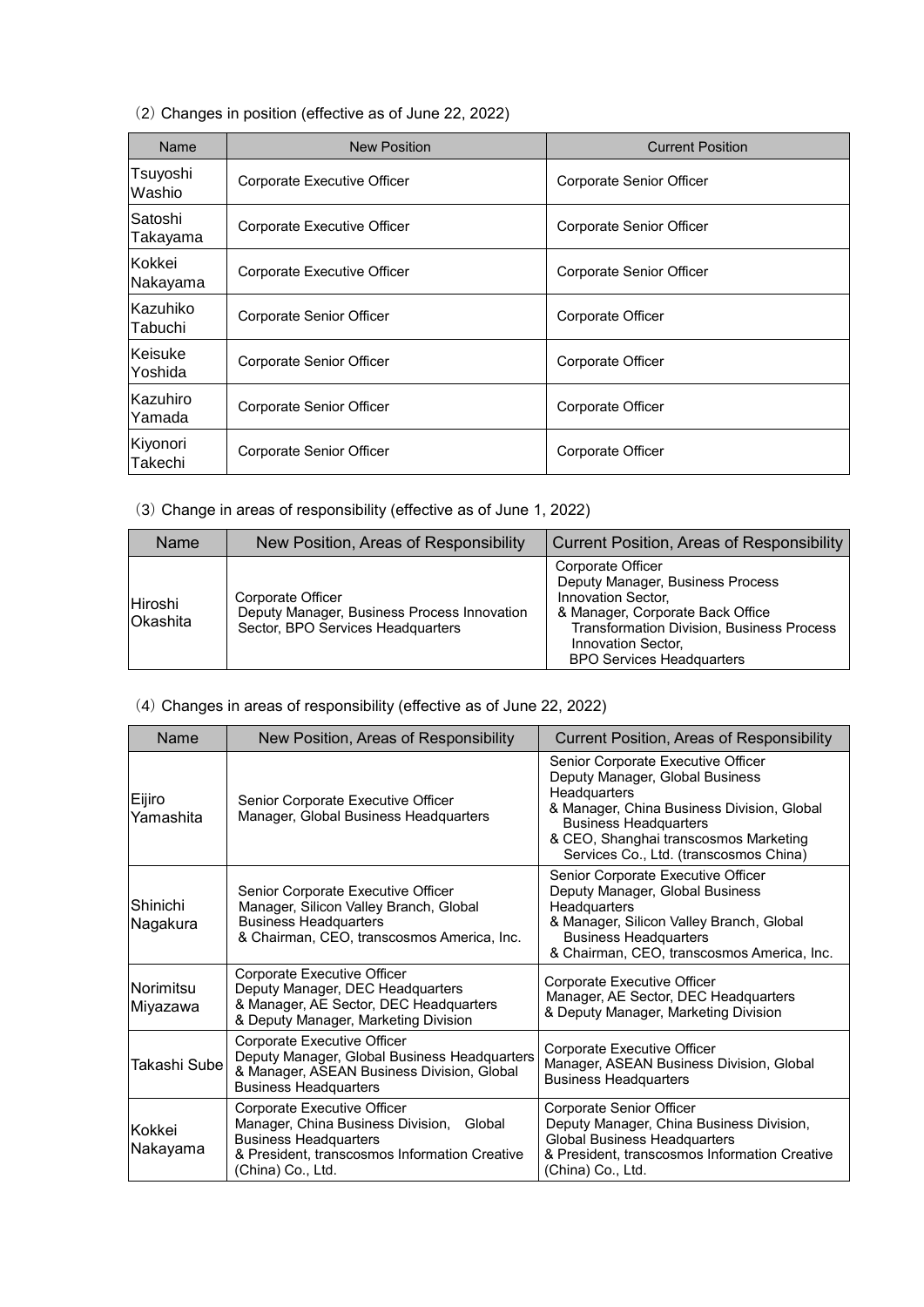| Name                       | New Position, Areas of Responsibility                                                                                                                                                                                                                              | Current Position, Areas of Responsibility                                                                                                                                                                                                               |
|----------------------------|--------------------------------------------------------------------------------------------------------------------------------------------------------------------------------------------------------------------------------------------------------------------|---------------------------------------------------------------------------------------------------------------------------------------------------------------------------------------------------------------------------------------------------------|
| Toshio<br>Tokoro           | Corporate Senior Officer<br>Deputy Manager, DEC Headquarters<br>& Co-Manager, Digital Transformation Sector,<br>& Manager, Digital Interactive Business Division,<br>Digital Transformation Sector,<br>& Manager, Engineering Division,<br><b>DEC</b> Headquarters | Corporate Senior Officer<br>Co-Manager, Digital Transformation Sector,<br><b>DEC Headquarters</b><br>& Manager, Digital Interactive Business<br>Division, Digital Transformation Sector,<br>& Manager, Engineering Division,<br><b>DEC</b> Headquarters |
| Yoshihiro<br>Uematsu       | Corporate Senior Officer<br>Deputy Manager, CX Business Strategy<br>Department, Global Business Headquarters                                                                                                                                                       | Corporate Senior Officer<br>Deputy Manager, Global Business<br><b>Headquarters</b><br>& Deputy Manager, CX Business Strategy<br>Department, Global Business Headquarters                                                                                |
| Yoshikazu<br>Majima        | Corporate Senior Officer<br>Deputy Manager, DEC Headquarters<br>& Co-Manager, Digital Transformation Sector,<br>& Manager, Digital Agency Business Division,<br>Digital Transformation Sector, DEC<br>Headquarters<br>& Manager, Marketing Division                | <b>Corporate Senior Officer</b><br>Co-Manager, Digital Transformation Sector,<br><b>DEC</b> Headquarters<br>& Manager, Digital Agency Business Division,<br>Digital Transformation Sector, DEC<br>Headquarters<br>& Manager, Marketing Division         |
| Kwon.Sang-<br>chuel        | Corporate Senior Officer<br>Deputy Manager, Global Business Headquarters<br>& Manager, Korea Business Division, Global<br><b>Business Headquarters</b><br>& President and COO, transcosmos Korea Inc.                                                              | Corporate Senior Officer<br>Global Business Headquarters,<br>Manager, Korea Business Division, Global<br><b>Business Headquarters</b><br>& President and COO, transcosmos Korea Inc.                                                                    |
| Kazuhiko<br>Tabuchi        | Corporate Senior Officer<br>Deputy Manager, DEC Headquarters<br>& Deputy Manager, AE Sector,<br>& Co-Manager, Digital Customer Communication<br>Sector,<br>& Responsible for AE Division II, Account<br>Executive Sector, DEC Headquarters                         | Corporate Officer<br>Deputy Manager, AE Sector, DEC<br><b>Headquarters</b><br>& Co-Manager, Digital Customer<br><b>Communication Sector,</b><br>& Responsible for AE Division II, Account<br>Executive Sector, DEC Headquarters                         |
| Kiyonori<br><b>Takechi</b> | Corporate Senior Officer<br>Manager, US Business Division,<br>Global Business Headquarters                                                                                                                                                                         | Corporate Officer<br><b>ASEAN Business Division, Global Business</b><br>Headquarters<br>& Managing Director, transcosmos(Thailand)<br>Co., Ltd.                                                                                                         |
| Hiroyoshi<br>Hara          | Corporate Officer<br><b>ASEAN Business Division,</b><br><b>Global Business Headquarters</b><br>& Managing Director, transcosmos (Thailand) Co.,<br>Ltd.                                                                                                            | Corporate Officer<br><b>ASEAN Business Division,</b><br><b>Global Business Headquarters</b><br>& President Director, PT. transcosmos Indonesia                                                                                                          |
| <b>Toru Tanii</b>          | Corporate Officer<br>Deputy Manager, US Business Division,<br><b>Global Business Headquarters</b>                                                                                                                                                                  | Corporate Officer<br>Manager, US Business Division,<br><b>Global Business Headquarters</b><br>& President, COO, transcosmos America, Inc.                                                                                                               |

(5) Change in areas of responsibility (effective as of July 1, 2022)

| Name                       | New Position, Areas of Responsibility                                                                                                                   | <b>Current Position, Areas of Responsibility</b>                             |
|----------------------------|---------------------------------------------------------------------------------------------------------------------------------------------------------|------------------------------------------------------------------------------|
| Norikazu<br><b>Okayasu</b> | Corporate Officer<br>Manager, Public Relations & Advertisement<br>Department<br>& Manager, Marketing Department, Global<br><b>Business Headquarters</b> | Corporate Officer<br>Manager, Public Relations & Advertisement<br>Department |

(Note) DEC: Digital Marketing・E-Commerce・Contact Center

BPO: Business Process Outsourcing

AE: Account Executive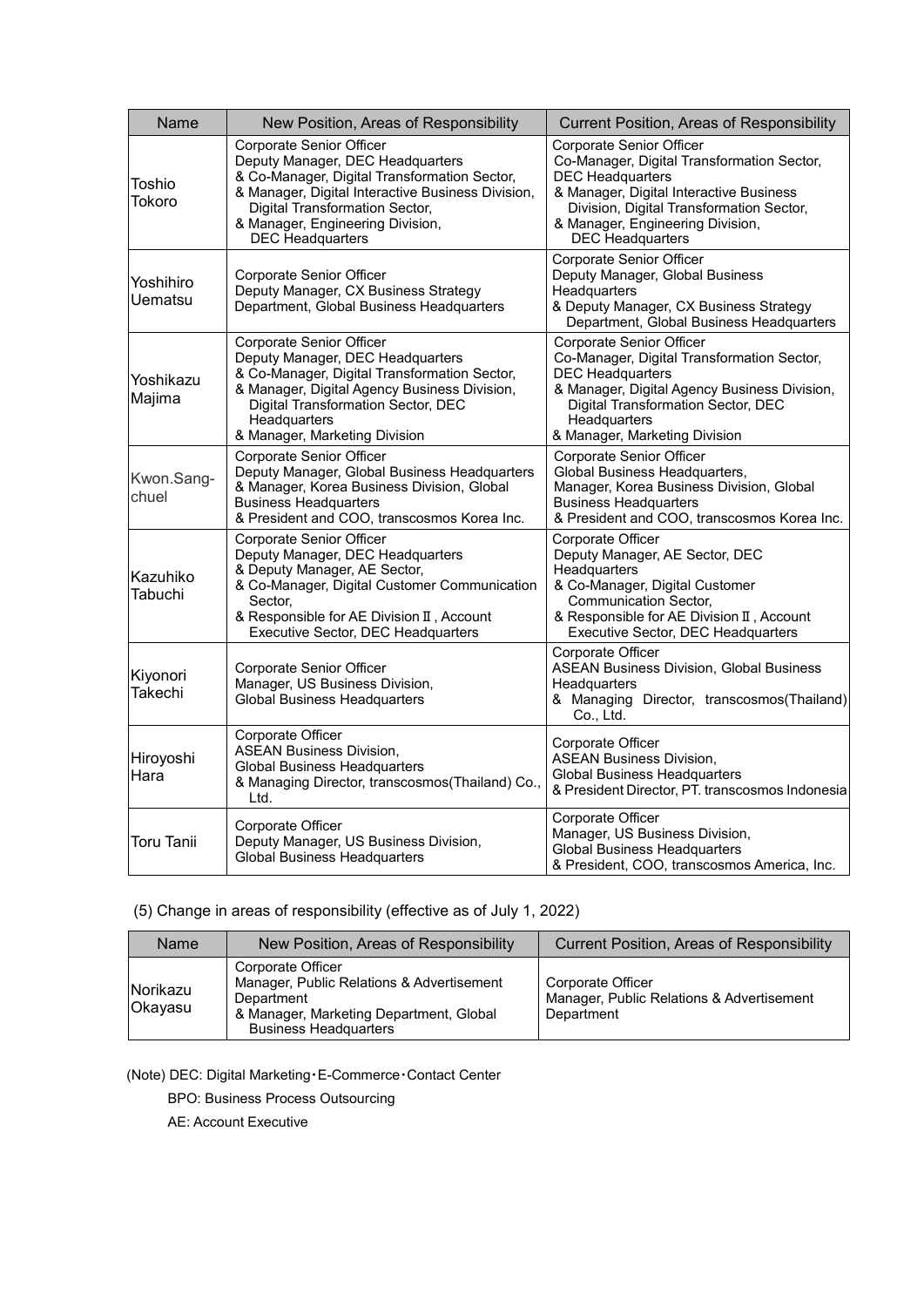5. New organization chart (effective as of July 1, 2022)

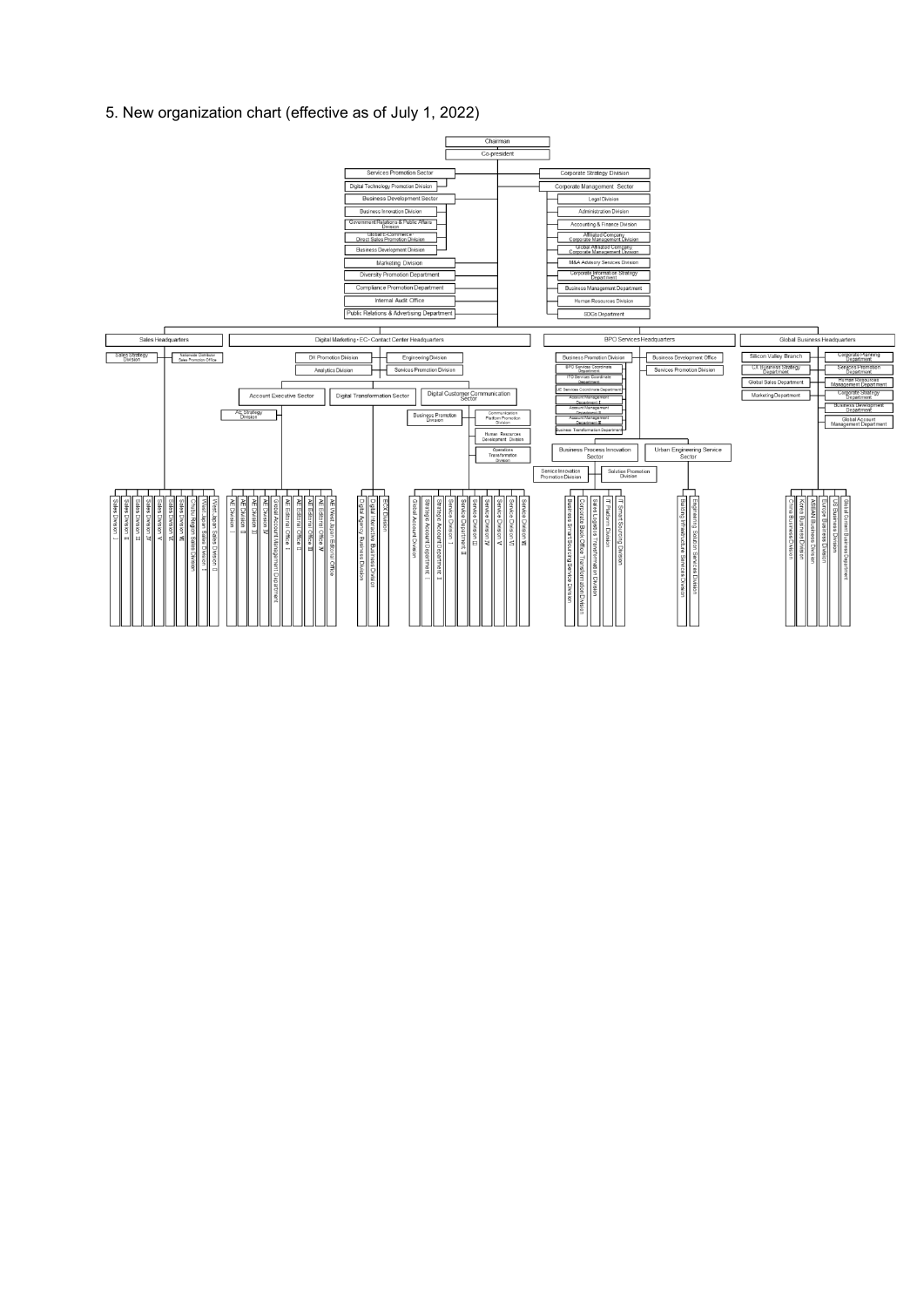## 【Separate sheets】

1. Career summaries of newly appointed representative directors

| Name<br>(Date of Birth)            |                                                                                                                                | <b>Career Summary</b>                                                                                                                                                                                                                                                                                                                                                                                                                                                                                                                                                                                                                                                                                                                                                                                                                                                                                                                                                                                                                                                                                                                                                                                                                                                                                     | No. of<br>Company's<br>shares<br>held (in<br>thousands) |
|------------------------------------|--------------------------------------------------------------------------------------------------------------------------------|-----------------------------------------------------------------------------------------------------------------------------------------------------------------------------------------------------------------------------------------------------------------------------------------------------------------------------------------------------------------------------------------------------------------------------------------------------------------------------------------------------------------------------------------------------------------------------------------------------------------------------------------------------------------------------------------------------------------------------------------------------------------------------------------------------------------------------------------------------------------------------------------------------------------------------------------------------------------------------------------------------------------------------------------------------------------------------------------------------------------------------------------------------------------------------------------------------------------------------------------------------------------------------------------------------------|---------------------------------------------------------|
| Masaaki Muta<br>(February 9, 1965) | Apr. 1989<br>Jun. 1999<br>Nov. 2001<br>Jun. 2003<br>Jun. 2012<br>Apr. 2015<br>Jun. 2017<br>Jun. 2020<br>Apr. 2022<br>Jun. 2022 | Joined Recruit Co., Ltd.<br>Managing Director, Doubleclick Japan Inc.<br>Director, Vice President, K.K. AskJeeves Japan<br>Joined transcosmos inc. Director, Deputy Manager of Sales<br>Division I, Marketing Chain Management Services Business<br><b>Division</b><br>Corporate Executive Director, Manager of Sales Headquarters<br>& Manager of Global Sales Sector, Sales Headquarters<br>Senior Corporate Executive Director, Manager of Sales<br>Headquarters & Deputy Manager of Services Promotion<br><b>Division</b><br>Director, Senior Corporate Executive Officer, Manager of Sales<br>Headquarters & Responsible for Services Promotion Division &<br>Division & Responsible for AE Sector, DEC Headquarters<br>Director, Executive Vice President, Co-Manager of DEC<br>Headquarters & Co-Manager of Sales Headquarters & Deputy<br>Manager of Global Business Headquarters & Responsible for<br>AE Sector, DEC Headquarters<br>Director, Executive Vice President, Co-Manager of DEC<br>Headquarters & Co-Manager of Sales Headquarters & Deputy<br>Manager of Global Business Headquarters & Responsible for<br>AE Sector, DEC Headquarters & Responsible for Marketing<br><b>Division</b><br>Representative Director, Co-president, Responsible for<br>Marketing Division (present post) | 4                                                       |

| Name<br>(Date of Birth)              | <b>Career Summary</b>                                                                                                                                                                                                                                                                                                                                                                                                                                                                                                                                                                                                                                                                                                                                                                                                                                                                                                                                                                                                                                                                                                                                        | No. of<br>Company's<br>shares<br>held (in<br>thousands) |
|--------------------------------------|--------------------------------------------------------------------------------------------------------------------------------------------------------------------------------------------------------------------------------------------------------------------------------------------------------------------------------------------------------------------------------------------------------------------------------------------------------------------------------------------------------------------------------------------------------------------------------------------------------------------------------------------------------------------------------------------------------------------------------------------------------------------------------------------------------------------------------------------------------------------------------------------------------------------------------------------------------------------------------------------------------------------------------------------------------------------------------------------------------------------------------------------------------------|---------------------------------------------------------|
| Masatoshi Kouno<br>(August 22, 1965) | Mar. 1986<br>Joined transcosmos inc.<br>Jun. 2011<br>Corporate Senior Officer, Manager of Services Promotion<br>Sector<br>Jun. 2013<br>Executive Managing Director, Manager of Business Process<br>Outsourcing Services Headquarters & Deputy Manager of<br><b>Services Promotion Division</b><br>Jun. 2017<br>Director, Corporate Executive Officer, Manager of BPO<br>Services Headquarters & Manager of Services Promotion<br><b>Division</b><br>Apr. 2019<br>Director, Senior Corporate Executive Officer, Manager of BPO<br>Services Headquarters & Manager of Services Promotion<br><b>Division</b><br>Jun. 2021<br>Director, Executive Vice President, Manager of BPO Services<br>Headquarters & Manager of Services Promotion Division &<br>Office Director of Business Development Office, BPO Services<br>Headquarters<br>Jun. 2022<br>Representative Director, Executive Vice President, Manager of<br>BPO Services Headquarters & Manager of Services Promotion<br>Division & Office Director of Business Development Office,<br>BPO Services Headquarters & Manager of Services Promotion<br>Division, BPO Services Headquarters (present post) | 6                                                       |